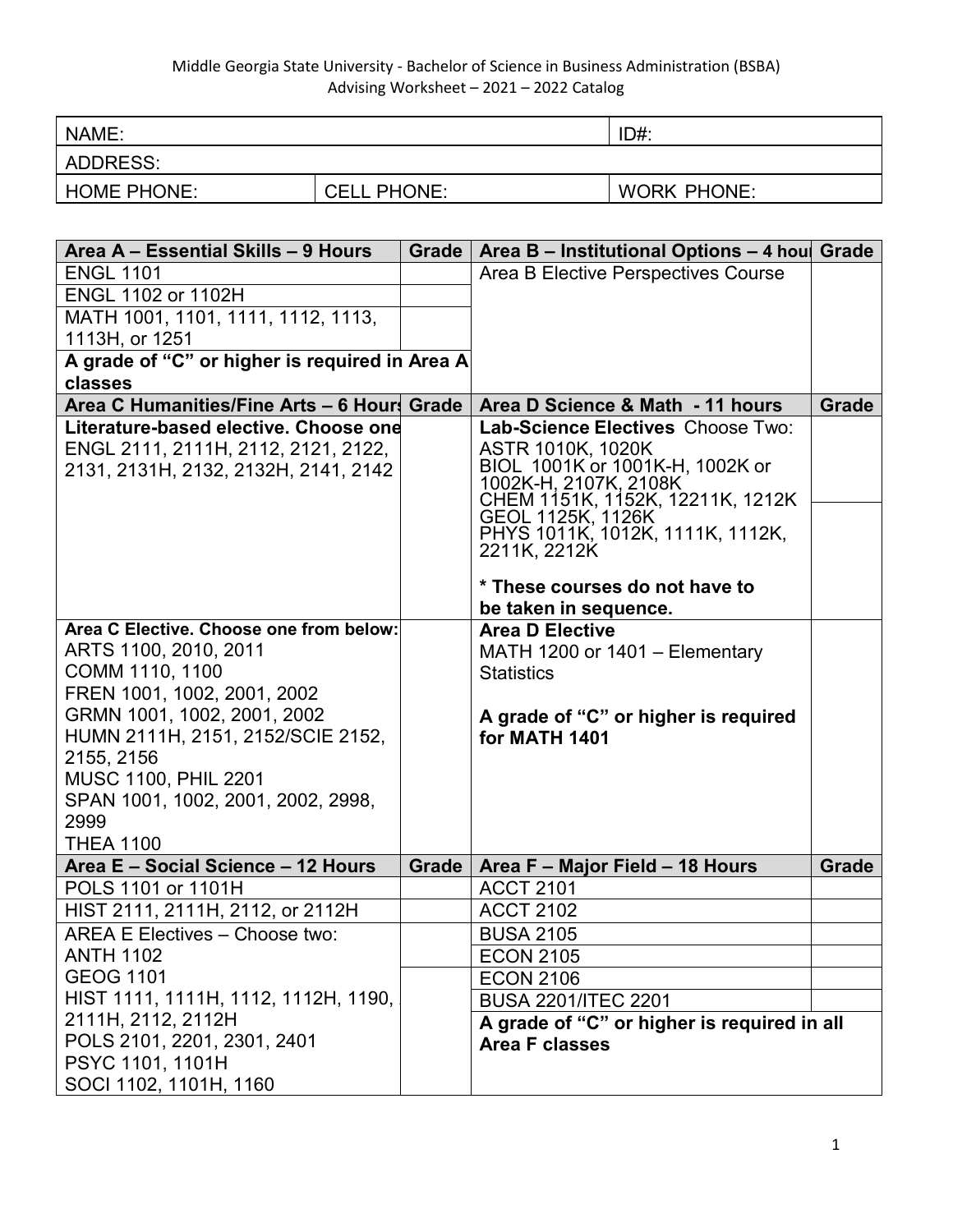# **Quick Guide of Actions to Complete after Registration**

- 1. Activate SWORDS.
	- Your **lifeline** to schedules, account balances and grades.
	- A. Access to SWORDS allows you to
		- $\Box$  Print the semester's detailed student schedule
		- $\Box$  Check your financial aid status
		- $\Box$  Pay your tuition and fees online
		- □ Review transcripts
		- Register on your own (Note: Students can register immediately upon removal of holds.)\*
		- □ Retrieve your email address

\*Holds are placed on a student's record for a variety of reasons (i.e. Learning Support advisement, missing admission documents, parking tickets, payment issues) that necessitate the student meeting with an advisor.

### 2. Activate your MGA Email via MGA website or visit:

[https://www.mga.edu/technology/services/email.php.](https://www.mga.edu/technology/services/email.php)

Your **source** of all communication from the MGA departments.

- A. Access to your Email allows you to
	- $\textcircled{\tiny{\textcircled{\tiny{}}}}$  Contact faculty, staff and departments from built in directory
	- $\mathbb \hat{\mathbb{S}}$  Stav informed of student life activities, weather alerts, and opportunities for community service or employment
	- $\Diamond$  Continue to check your email throughout the semester

#### 3. Establish your D2L-Brightspace Account and Login.

Your **link** to all course content for the semester.

- A. D2L allows "anytime, anywhere" access to course content such as:
	- <sup>ई</sup> Syllabi
	- $\Diamond$  Reading & discussions assignments
	- $\Diamond$  Multi-media files & PowerPoints
	- **Electronic drop boxes & online quizzes**
	- ♦ Communication
	- Stading & student progress reports

If you have problems logging in, please call the Technical Assistance Center (TAC) at  $478-471-2023$  or  $478-934-3319$  or go to the helpdesk link a[t http://help.mga.edu.](http://help.mga.edu/)

- 4. Visit these campus locations or online options before the semester starts:
	- Get your Student ID and parking decal online [Overview: Middle Georgia State](https://www.mga.edu/card/index.php)  [University \(mga.edu\)](https://www.mga.edu/card/index.php) and [Parking: Middle Georgia State University \(mga.edu\).](https://www.mga.edu/parking/index.php)
	- $\Box$  Pay your tuition and fees online or in person at the Bursar's Office
	- Follow up with the Financial Aid Office
	- $\Box$  Purchase textbooks or comparison shop at the Campus Store
	- $\Box$  Living on campus? Follow up with Residence Life

Campus maps available at https://www.mga.edu/about/maps.php

- 5. Review the Academic Calendar each semester for important dates & deadlines visit [https://www.mga.edu/academics/calendars/index.php.](https://www.mga.edu/academics/calendars/index.php)
	- $\Box$  Add the date for the next semester's early registration to your calendar
	- $\Box$  Make an appointment with your advisor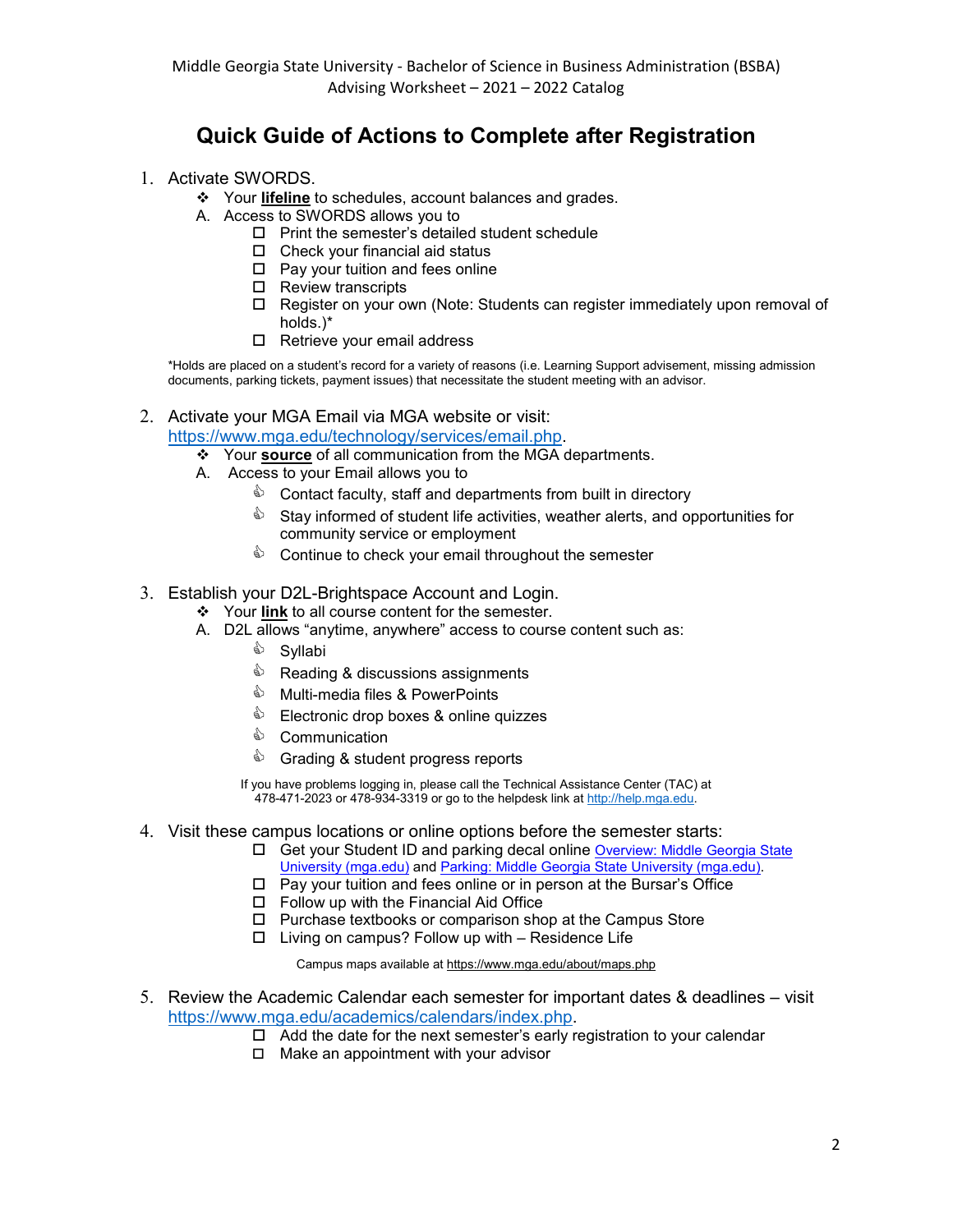### Middle Georgia State University - Bachelor of Science in Business Administration (BSBA)

| Advising Worksheet - 2021 - 2022 Catalog  |                                                  |  |
|-------------------------------------------|--------------------------------------------------|--|
| <b>Business Core Courses (27 hours)</b>   |                                                  |  |
| BUSA 3340 - Business Analysis Using Excel | MGMT 3141 - Principles of Management             |  |
| FINA 3110 - Principles of Finance         | MGMT 3160 - Principles of Mgmt. Information Sys. |  |
| LENB 3135 - Legal Environment of Business | MGMT 4195 - Strategic Mgmt.                      |  |
| MGMT 3101 - Business Statistics           | MKTG 3161 - Principles of Marketing              |  |
|                                           | MGMT 3104 - International Business               |  |

| Required (21 hours):                                                                                                                                                                                                                    | One ACCT 3000/4000 level course (3 hours):        |
|-----------------------------------------------------------------------------------------------------------------------------------------------------------------------------------------------------------------------------------------|---------------------------------------------------|
| ACCT 3101 - Intermediate Fin. Accting. I                                                                                                                                                                                                |                                                   |
| ACCT 3102 - Intermediate Fin. Accting. II                                                                                                                                                                                               | Two MGMT 3000/4000 level courses (6 hours):       |
| ACCT 3103 - Intermediate Fin. Accting. III                                                                                                                                                                                              |                                                   |
| ACCT 3110 - Cost Accounting                                                                                                                                                                                                             |                                                   |
| ACCT 3120 - Principles of Taxation I                                                                                                                                                                                                    | Two MKTG 3000/4000 level courses (6 hours):       |
| ACCT 4135 - Auditing                                                                                                                                                                                                                    |                                                   |
| ACCT 4205 - Accting. Information Sys.                                                                                                                                                                                                   |                                                   |
|                                                                                                                                                                                                                                         | Three 3000/4000-level General Electives (9        |
| Two Accting. electives from the following (6                                                                                                                                                                                            | hours):                                           |
| hours):                                                                                                                                                                                                                                 |                                                   |
| <b>ACCT 3111 - Advanced Cost Accounting</b>                                                                                                                                                                                             |                                                   |
| ACCT 3125 - Governmental & Not-for Profit                                                                                                                                                                                               |                                                   |
| Accting.                                                                                                                                                                                                                                | Three General Electives (9 hours):                |
| ACCT 3130 - Forensic Accounting and Auditing                                                                                                                                                                                            |                                                   |
| ACCT 4110 - Advanced Accounting                                                                                                                                                                                                         |                                                   |
| ACCT 4120 - Principles of Taxation II                                                                                                                                                                                                   |                                                   |
| ACCT 4140 - Auditing II                                                                                                                                                                                                                 |                                                   |
| ACCT 4305 - Current Issues-Accting. and                                                                                                                                                                                                 |                                                   |
| Auditing                                                                                                                                                                                                                                |                                                   |
| ACCT 4505 - Special Topics<br>ACCT 4605 - Internship and/or Coop. Educ.                                                                                                                                                                 |                                                   |
|                                                                                                                                                                                                                                         |                                                   |
|                                                                                                                                                                                                                                         |                                                   |
| ACCT 4805 - Independent Study                                                                                                                                                                                                           |                                                   |
|                                                                                                                                                                                                                                         |                                                   |
| Two general electives (6 hours):                                                                                                                                                                                                        |                                                   |
|                                                                                                                                                                                                                                         |                                                   |
|                                                                                                                                                                                                                                         |                                                   |
|                                                                                                                                                                                                                                         |                                                   |
|                                                                                                                                                                                                                                         | Please Note:                                      |
|                                                                                                                                                                                                                                         | <b>RESIDENCY REQUIREMENT:</b><br>$\bullet$        |
|                                                                                                                                                                                                                                         | 30 HRS AT MGA.                                    |
|                                                                                                                                                                                                                                         |                                                   |
|                                                                                                                                                                                                                                         | A grade of "C" or higher is required<br>$\bullet$ |
|                                                                                                                                                                                                                                         | in all 3000/4000-level courses used               |
| Required (18 hours):<br>ECON 3105 - Money and Banking<br>ECON 3106 - Managerial Economics<br>ECON 4110 - Applied Data Analysis<br>FINA 3120 - Advanced Corporate Finance<br>FINA 4110 - Investments<br>MGMT 3175 - Quantitative Methods | to meet the Business Administration               |
|                                                                                                                                                                                                                                         |                                                   |
| <b>FINANCIAL ECONOMICS (33 hours)</b><br>Two 3000/4000 level Business Electives (6<br>hours):                                                                                                                                           | degree requirements.                              |
|                                                                                                                                                                                                                                         |                                                   |
| Three General Electives (9 hours):                                                                                                                                                                                                      |                                                   |
|                                                                                                                                                                                                                                         |                                                   |
|                                                                                                                                                                                                                                         |                                                   |